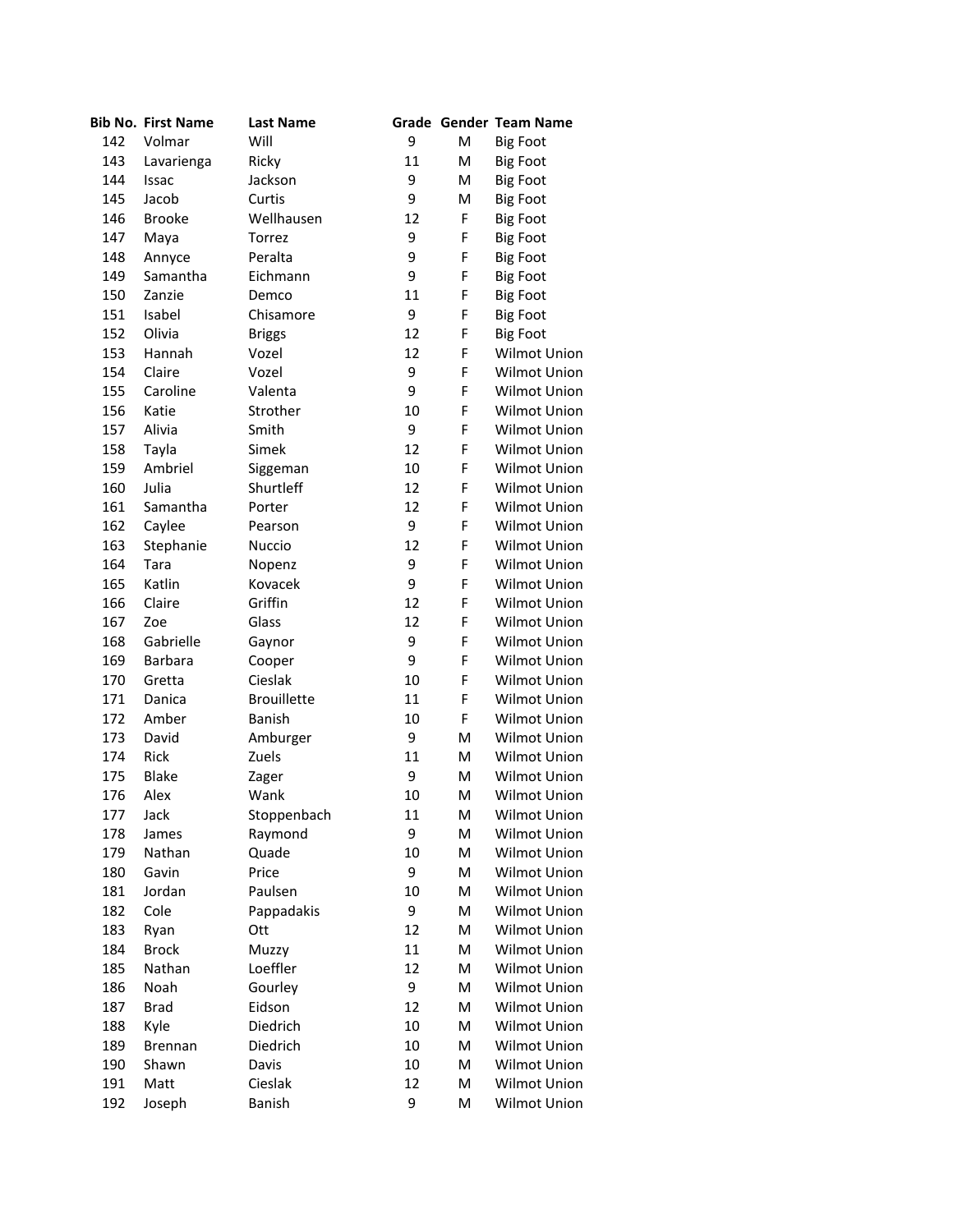| 193 | Tristan        | Azevedo             | 11 | M | Wilmot Union     |
|-----|----------------|---------------------|----|---|------------------|
| 194 | Austin         | Adam                | 10 | M | Wilmot Union     |
| 195 | Zach           | Williams            | 9  | M | Whitnall         |
| 196 | Alex           | Chojnacki           | 9  | M | Whitnall         |
| 197 | Jacob          | Holt                | 9  | M | Whitnall         |
| 198 | Nathan         | Steyn               | 10 | M | Whitnall         |
| 199 | Jacob          | Blanco              | 10 | M | Whitnall         |
| 200 | Eli            | Mitchell            | 11 | M | Whitnall         |
| 201 | Reid           | Miller              | 11 | M | Whitnall         |
| 202 | LaShaun        | Dobbie              | 12 | M | Whitnall         |
| 203 | Chris          | Blanco              | 12 | M | Whitnall         |
| 204 | Josh           | Cram                | 12 | M | Whitnall         |
| 205 | Ethan          | Christensen         | 12 | M | Whitnall         |
| 206 | Alyssa         | Tolson              | 10 | F | Whitnall         |
| 207 | Chase          | Nowak               | 9  | F | Whitnall         |
| 208 | Sonja          | Mitrovic            | 9  | F | Whitnall         |
| 209 | Dijana         | Mitrovic            | 9  | F | Whitnall         |
| 210 | Neve           | Kronhelm            | 12 | F | Whitnall         |
| 211 | Katie          | Klages              | 12 | F | Whitnall         |
| 212 | Savannah       | Holt                | 11 | F | Whitnall         |
| 213 | Kailee         | George              | 9  | F | Whitnall         |
| 214 | Nicole         | Fox                 | 11 | F | Whitnall         |
| 215 | <b>Bridget</b> | Finn                | 10 | F | Whitnall         |
| 216 | Hannah         | <b>Breuning</b>     | 9  | F | Whitnall         |
| 217 | Ashley         | Ascencio            | 10 | F | Whitnall         |
| 218 | Amanda         |                     | 11 | F | Whitnall         |
| 219 | Julia          | Arteaga<br>Ziemelis | 12 | F | Westosha Central |
|     |                |                     |    | F |                  |
| 220 | Haley          | Trecker             | 11 |   | Westosha Central |
| 221 | Isabel         | Tondi               | 12 | F | Westosha Central |
| 222 | Alexandra      | <b>Tellez</b>       | 10 | F | Westosha Central |
| 223 | Emily          | Springer            | 10 | F | Westosha Central |
| 224 | Emma           | Slutsky             | 11 | F | Westosha Central |
| 225 | Amanda         | Sabourin            | 12 | F | Westosha Central |
| 226 | Rosa           | Roloff              | 11 | F | Westosha Central |
| 227 | Jaden          | Morris              | 9  | F | Westosha Central |
| 228 | Mackenzie      | Maccaux             | 11 | F | Westosha Central |
| 229 | Madison        | LeRoy               | 11 | F | Westosha Central |
| 230 | Lisa           | Landry              | 12 | F | Westosha Central |
| 231 | Chelsea        | Lamp                | 11 | F | Westosha Central |
| 232 | Lindsey        | Kimpler             | 12 | F | Westosha Central |
| 233 | Katie          | Keller              | 11 | F | Westosha Central |
| 234 | Josephine      | Hunter              | 11 | F | Westosha Central |
| 235 | Jade           | Fluger              | 10 | F | Westosha Central |
| 236 | Anastasia      | Doyle-Bruce         | 9  | F | Westosha Central |
| 237 | Kennedy        | Cortes              | 10 | F | Westosha Central |
| 238 | Samantha       | Ceisel              | 9  | F | Westosha Central |
| 239 | Anneliese      | Ceisel              | 12 | F | Westosha Central |
| 240 | Meghan         | Capra               | 11 | F | Westosha Central |
| 241 | Ashliee        | Calkins             | 9  | F | Westosha Central |
| 242 | Isabel         | Bryan               | 11 | F | Westosha Central |
| 243 | Malia          | Bernhardt           | 10 | F | Westosha Central |
| 244 | Heaven         | Anderson            | 9  | F | Westosha Central |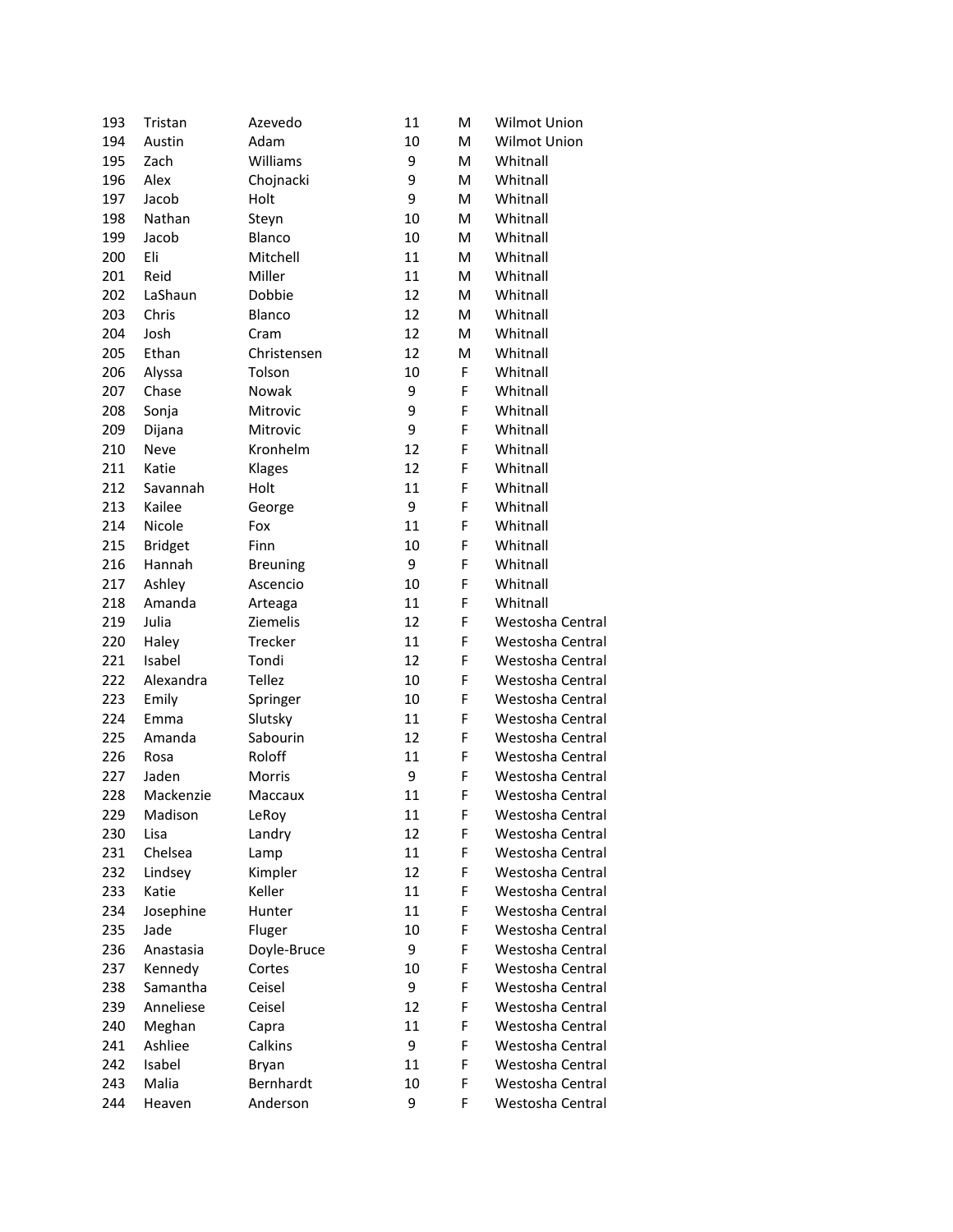| 245 | Jacob          | Yule                   | 12 | M | Westosha Central                         |
|-----|----------------|------------------------|----|---|------------------------------------------|
| 246 | Ronny          | Verhaalen              | 9  | M | Westosha Central                         |
| 247 | Nicholas       | Trecker                | 10 | M | Westosha Central                         |
| 248 | Logan          | Sperling               | 11 | M | Westosha Central                         |
| 249 | Isaac          | Sippy                  | 11 | M | Westosha Central                         |
| 250 | Trevor         | Silber                 | 12 | M | Westosha Central                         |
| 251 | Austin         | Schwab                 | 11 | M | Westosha Central                         |
| 252 | Alex           | Rubenacker             | 10 | M | Westosha Central                         |
| 253 | Matthew        | Pham                   | 10 | M | Westosha Central                         |
| 254 | Kyle           | Pflug                  | 9  | M | Westosha Central                         |
| 255 | Sheel          | Patel                  | 12 | M | Westosha Central                         |
| 256 | Mike           | Mosback                | 12 | M | Westosha Central                         |
| 257 | Max            | Matushek               | 9  | M | Westosha Central                         |
| 258 | Nathan         | Martin                 | 11 | M | Westosha Central                         |
| 259 | <b>Trey</b>    | Maccaux                | 11 | Μ | Westosha Central                         |
| 260 | Josiah         | Johnson                | 9  | Μ | Westosha Central                         |
| 261 | Eddy           | Jahnke                 | 9  | Μ | Westosha Central                         |
| 262 | Jon            | Huddleston             | 11 | M | Westosha Central                         |
| 263 | <b>Brandon</b> | Horton                 | 11 | M | Westosha Central                         |
| 264 | William        | Hehn                   | 11 | M | Westosha Central                         |
| 265 | Mason          | Hedrick                | 12 | M | Westosha Central                         |
| 266 | Colton         | Hauser                 | 9  | M | Westosha Central                         |
| 267 | Colton         | Greenhill              | 11 | M | Westosha Central                         |
| 268 | Jonathan       | Filiatreault           | 11 | M | Westosha Central                         |
| 269 | John           | Dietz                  | 12 | M | Westosha Central                         |
| 270 | Jacob          | Delavan                | 10 | M | Westosha Central                         |
| 271 | Logan          | Deegan                 | 10 | M | Westosha Central                         |
| 272 | Alexander      | Dawson                 | 11 | M | Westosha Central                         |
| 273 | Ethan          | Chyla                  | 9  | M | Westosha Central                         |
| 274 | Robert         | <b>Bullard</b>         | 10 | M | Westosha Central                         |
| 275 | Mack           | Bernhardt              | 12 | M | Westosha Central                         |
| 276 | Zachary        | Bell                   | 11 | M | Westosha Central                         |
| 277 | Joseph         | Baer                   | 10 | M | Westosha Central                         |
| 278 | Zach           | West                   | 11 | Μ | The Prairie School                       |
| 279 | Eli            | Vass                   | 11 | M | The Prairie School                       |
| 280 | Peter          | Vanko                  | 9  | M | The Prairie School                       |
| 281 | Steve          | Savas                  | 10 | M | The Prairie School                       |
| 282 | Peter          | Lamberton              | 11 | М | The Prairie School                       |
| 283 | Henry          | Hua                    | 11 | Μ | The Prairie School                       |
| 284 | Vincent        | Guardiola              | 10 | Μ | The Prairie School                       |
| 285 | Ricky          | Granger                | 12 | Μ | The Prairie School                       |
| 286 | Tarkan         | Fletcher               | 9  | Μ | The Prairie School                       |
| 297 | Matthew        | Drake                  | 10 | Μ | The Prairie School                       |
| 307 | Harry          | <b>Bukacek Frazier</b> | 11 | Μ | The Prairie School                       |
| 312 | Austin         | Benton                 | 10 | Μ | The Prairie School                       |
| 313 | Rishi          | Avula                  | 10 | Μ | The Prairie School                       |
| 317 | Matthew        | Attipetty              | 11 | Μ | The Prairie School                       |
|     |                |                        |    | F |                                          |
| 323 | Moya           | Zaleski                | 10 | F | The Prairie School<br>The Prairie School |
| 327 | Katie          | Smith                  | 11 | F | The Prairie School                       |
| 329 | Emma           | Semrau                 | 11 | F |                                          |
| 330 | Trinity        | Schmidt                | 10 |   | The Prairie School                       |
| 331 | Kallia         | Reske                  | 11 | F | The Prairie School                       |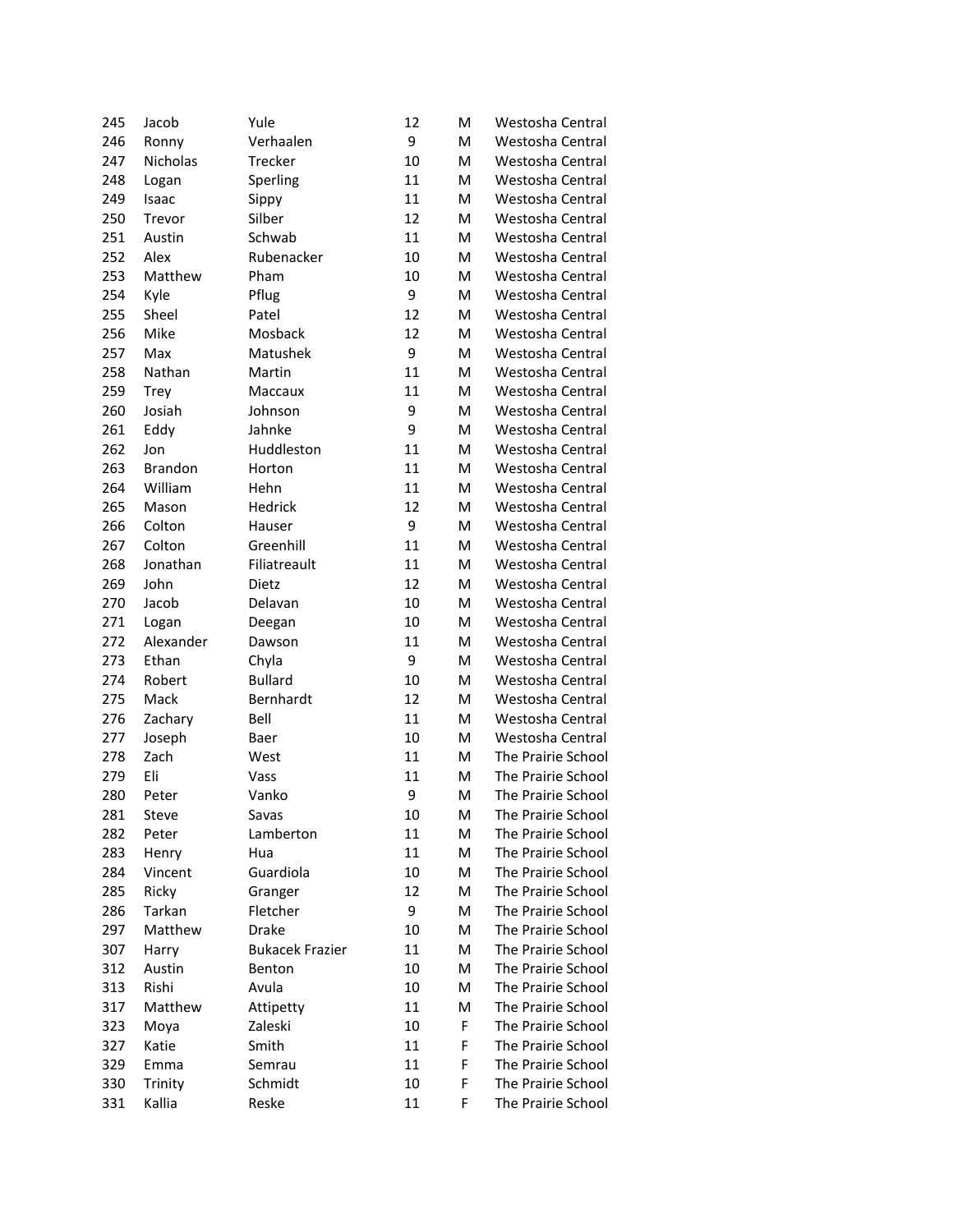| 336 | Anna        | Milonas      | 10 | F         | The Prairie School |
|-----|-------------|--------------|----|-----------|--------------------|
| 343 | Kerra       | Madson       | 11 | F         | The Prairie School |
| 345 | Emma        | Knoell       | 9  | F         | The Prairie School |
| 346 | Hannah      | Hua          | 9  | F         | The Prairie School |
| 348 | Louisa      | Goeke        | 10 | F         | The Prairie School |
| 350 | Kaja        | <b>Baran</b> | 9  | F         | The Prairie School |
| 359 | Andy        | Strasser     | 11 | м         | South Milwaukee    |
| 371 | Aaron       | Sowinski     | 12 | м         | South Milwaukee    |
| 374 | Aiden       | Sodemann     | 10 | м         | South Milwaukee    |
| 375 | Chris       | Sobczak      | 12 | м         | South Milwaukee    |
| 407 | <b>Nick</b> | Sluga        | 11 | м         | South Milwaukee    |
| 412 | Wyatt       | Schlager     | 11 | ${\sf M}$ | South Milwaukee    |
| 423 | William     | Schilz       | 11 | M         | South Milwaukee    |
| 425 | Danny       | Rolefson     | 12 | M         | South Milwaukee    |
| 431 | Max         | Moran        | 11 | M         | South Milwaukee    |
| 435 | Jacob       | Meszaros     | 11 | M         | South Milwaukee    |
| 445 | Roger       | Lepezbenet   | 12 | M         | South Milwaukee    |
| 448 | Ethan       | Lentz        | 11 | M         | South Milwaukee    |
| 460 | Sage        | Leahy        | 11 | M         | South Milwaukee    |
| 463 | Jordan      | Janusiak     | 11 | M         | South Milwaukee    |
| 470 | Tyler       | Grant        | 9  | м         | South Milwaukee    |
| 478 | Chris       | Ginter       | 11 | M         | South Milwaukee    |
| 480 | Andy        | Diamond      | 11 | M         | South Milwaukee    |
| 485 | <b>Nick</b> | Dehoyos      | 9  | м         | South Milwaukee    |
| 490 | Cameron     | <b>Blaha</b> | 9  | м         | South Milwaukee    |
| 492 | Josh        | Bartolomey   | 11 | M         | South Milwaukee    |
| 493 | Zeman       | Alexandria   | 11 | F         | South Milwaukee    |
| 494 | Wood        | Maddie       | 12 | F         | South Milwaukee    |
| 496 | Smith       | Maddie       | 12 | F         | South Milwaukee    |
| 498 | Rachel      | Sluga        | 9  | F         | South Milwaukee    |
| 502 | Autumn      | Scherer      | 12 | F         | South Milwaukee    |
| 503 | Karen       | Ortega       | 12 | F         | South Milwaukee    |
| 504 | Kate        | O'Neill      | 11 | F         | South Milwaukee    |
| 505 | Samantha    | Lemcke       | 9  | F         | South Milwaukee    |
| 508 | Vivian      | Grossman     | 9  | F         | South Milwaukee    |
| 509 | Amanda      | Endicott     | 10 | F         | South Milwaukee    |
| 511 | Miranda     | Ekleberry    | 10 | F         | South Milwaukee    |
| 512 | Marina      | Bernovich    | 11 | F         | South Milwaukee    |
| 513 | Fatime      | Alimi        | 10 | F         | South Milwaukee    |
| 514 | Richard     | Schaefer     | 9  | M         | Shoreland Lutheran |
| 522 | Hunter      | Pecard       | 12 | M         | Shoreland Lutheran |
| 524 | Noah        | Olsen        | 9  | M         | Shoreland Lutheran |
| 528 | Caleb       | Lash         | 10 | M         | Shoreland Lutheran |
| 532 | Andrew      | Koestler     | 10 | M         | Shoreland Lutheran |
| 535 | Aaron       | Jones        | 12 | M         | Shoreland Lutheran |
| 541 | Johnny      | Innamorato   | 9  | M         | Shoreland Lutheran |
| 542 | Miriam      | Zarling      | 11 | F         | Shoreland Lutheran |
| 547 | Jenna       | Pruess       | 11 | F         | Shoreland Lutheran |
| 550 | Jessi       | Pimentel     | 12 | F         | Shoreland Lutheran |
| 572 | Ashley      | Pimentel     | 11 | F         | Shoreland Lutheran |
| 578 | Bethany     | Koepke       | 11 | F         | Shoreland Lutheran |
| 585 | Jenna       | Kassen       | 10 | F         | Shoreland Lutheran |
|     |             |              |    |           |                    |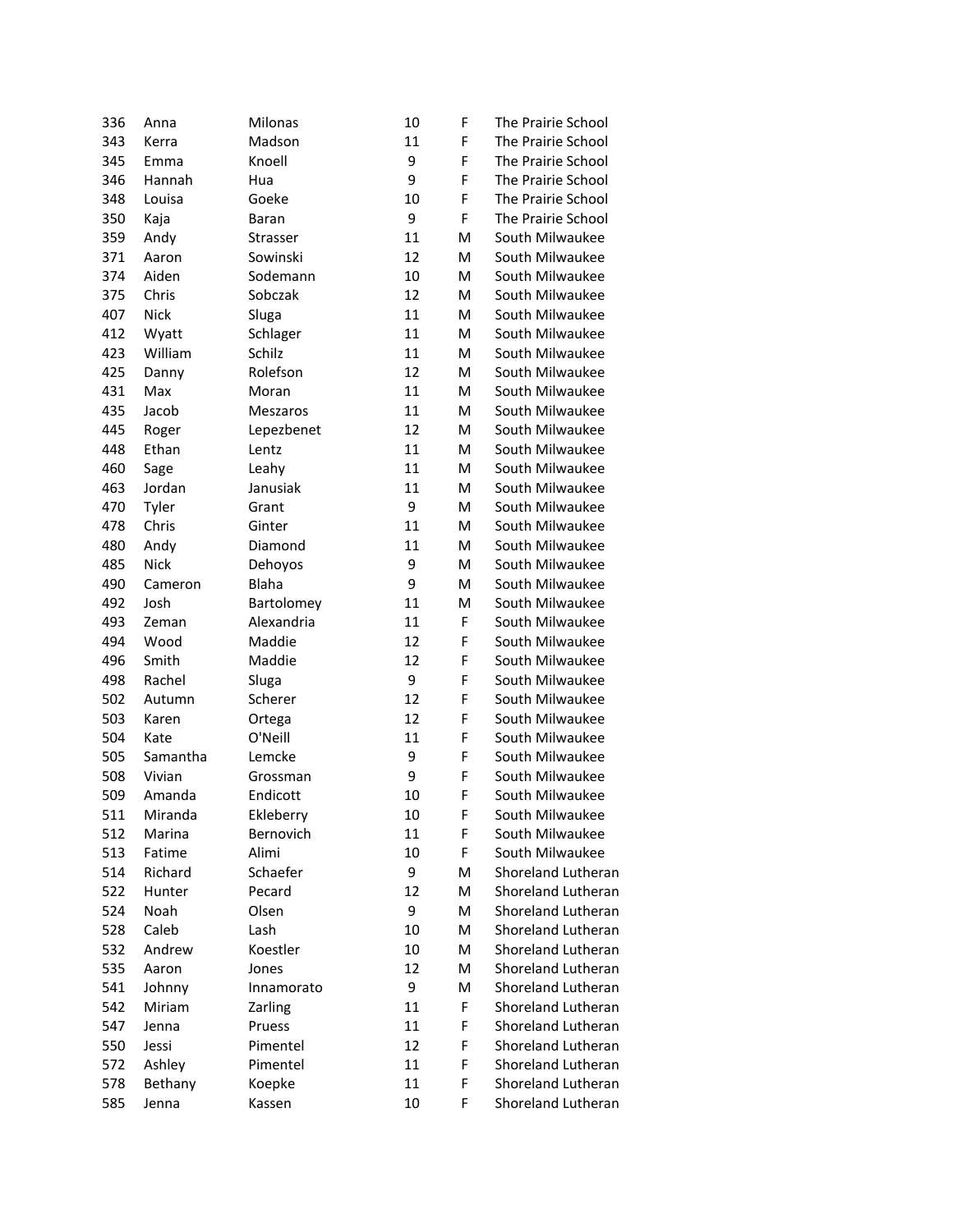| 596 | Lorreli        | Fischer        | 9  | F | Shoreland Lutheran     |
|-----|----------------|----------------|----|---|------------------------|
| 602 | Kim            | Wollenberg     | 11 | F | Racine St. Catherine's |
| 618 | Natallie       | Witek          | 12 | F | Racine St. Catherine's |
| 619 | Emily          | Wentorf        | 11 | F | Racine St. Catherine's |
| 622 | Mary           | Torine         | 11 | F | Racine St. Catherine's |
| 623 | Madeline       | Sosa           | 11 | F | Racine St. Catherine's |
| 630 | Carmen         | Sosa           | 9  | F | Racine St. Catherine's |
| 639 | Eliza          | Rushlow        | 12 | F | Racine St. Catherine's |
| 642 | Abby           | Reinhold       | 10 | F | Racine St. Catherine's |
| 643 | Sam            | Lofton         | 9  | F | Racine St. Catherine's |
| 645 | McKenna        | Lewis          | 11 | F | Racine St. Catherine's |
| 646 | Anna Mae       | Dixon          | 9  | F | Racine St. Catherine's |
| 655 | Marcelo        | Sosa           | 9  | м | Racine St. Catherine's |
| 659 | Alex           | Pawlowski      | 12 | м | Racine St. Catherine's |
| 674 | Joe            | Paiga          | 9  | м | Racine St. Catherine's |
| 675 | <b>Nick</b>    | Ignasiak       | 12 | M | Racine St. Catherine's |
| 685 | Santiago       | Espinoza       | 11 | M | Racine St. Catherine's |
| 692 | Cole           | Dixon          | 10 | M | Racine St. Catherine's |
| 706 | Zach           | Wilson         | 9  | м | Kenosha Indian Trail   |
| 715 | Josiah         | Voight         | 9  | M | Kenosha Indian Trail   |
| 727 | Louis          | Vincent-Genod  | 11 | M | Kenosha Indian Trail   |
| 729 | Jacob          | Strain         | 9  | м | Kenosha Indian Trail   |
| 730 | Noah           | Sorenson       | 11 | м | Kenosha Indian Trail   |
| 736 | Mason          | Scoggin        | 9  | м | Kenosha Indian Trail   |
| 737 | Connell        | Rooney         | 10 | м | Kenosha Indian Trail   |
| 740 | David          | <b>Rios</b>    | 11 | м | Kenosha Indian Trail   |
| 741 | <b>Brandon</b> | Plunkett       | 12 | м | Kenosha Indian Trail   |
| 742 | Joe            | Mitka          | 11 | M | Kenosha Indian Trail   |
| 745 | <b>Trey</b>    | Meier          | 9  | м | Kenosha Indian Trail   |
| 746 | Keegan         | Marifern       | 12 | M | Kenosha Indian Trail   |
| 748 | Kade           | Kozak          | 9  | M | Kenosha Indian Trail   |
| 752 | <b>Derrick</b> | Klamut         | 11 | M | Kenosha Indian Trail   |
| 754 | Taylor         | Johnson        | 9  | M | Kenosha Indian Trail   |
| 763 | Patrick        | Jazdzewski     | 12 | M | Kenosha Indian Trail   |
| 766 | Evan           | Infante        | 12 | м | Kenosha Indian Trail   |
| 769 | Joe            | Hughes         | 12 | м | Kenosha Indian Trail   |
| 774 | Garrett        | Hatch          | 9  | м | Kenosha Indian Trail   |
| 775 | <b>Bradon</b>  | Grube          | 12 | M | Kenosha Indian Trail   |
| 776 | Jacob          | Glinski        | 9  | M | Kenosha Indian Trail   |
| 783 | Dan            | Garcia         | 12 | M | Kenosha Indian Trail   |
| 786 | Asher          | Evermon        | 9  | M | Kenosha Indian Trail   |
| 792 | Evan           | Edwards        | 10 | M | Kenosha Indian Trail   |
| 795 | Ryan           | Dolnik         | 11 | M | Kenosha Indian Trail   |
| 802 | Caleb          | Cline          | 10 | M | Kenosha Indian Trail   |
| 804 | Mark           | Clady          | 11 | M | Kenosha Indian Trail   |
| 806 | Connor         | Calara         | 10 | M | Kenosha Indian Trail   |
| 812 | Sam            | Bernhagen      | 11 | M | Kenosha Indian Trail   |
| 817 | Paul           | Benkovich      | 12 | M | Kenosha Indian Trail   |
| 826 | David          | <b>Badillo</b> | 9  | M | Kenosha Indian Trail   |
| 828 | Joel           | Ambriz         | 12 | M | Kenosha Indian Trail   |
| 845 | Ashley         | Winiewicz      | 12 | F | Kenosha Indian Trail   |
| 855 | Jeanne         | Tolosa         | 10 | F | Kenosha Indian Trail   |
|     |                |                |    |   |                        |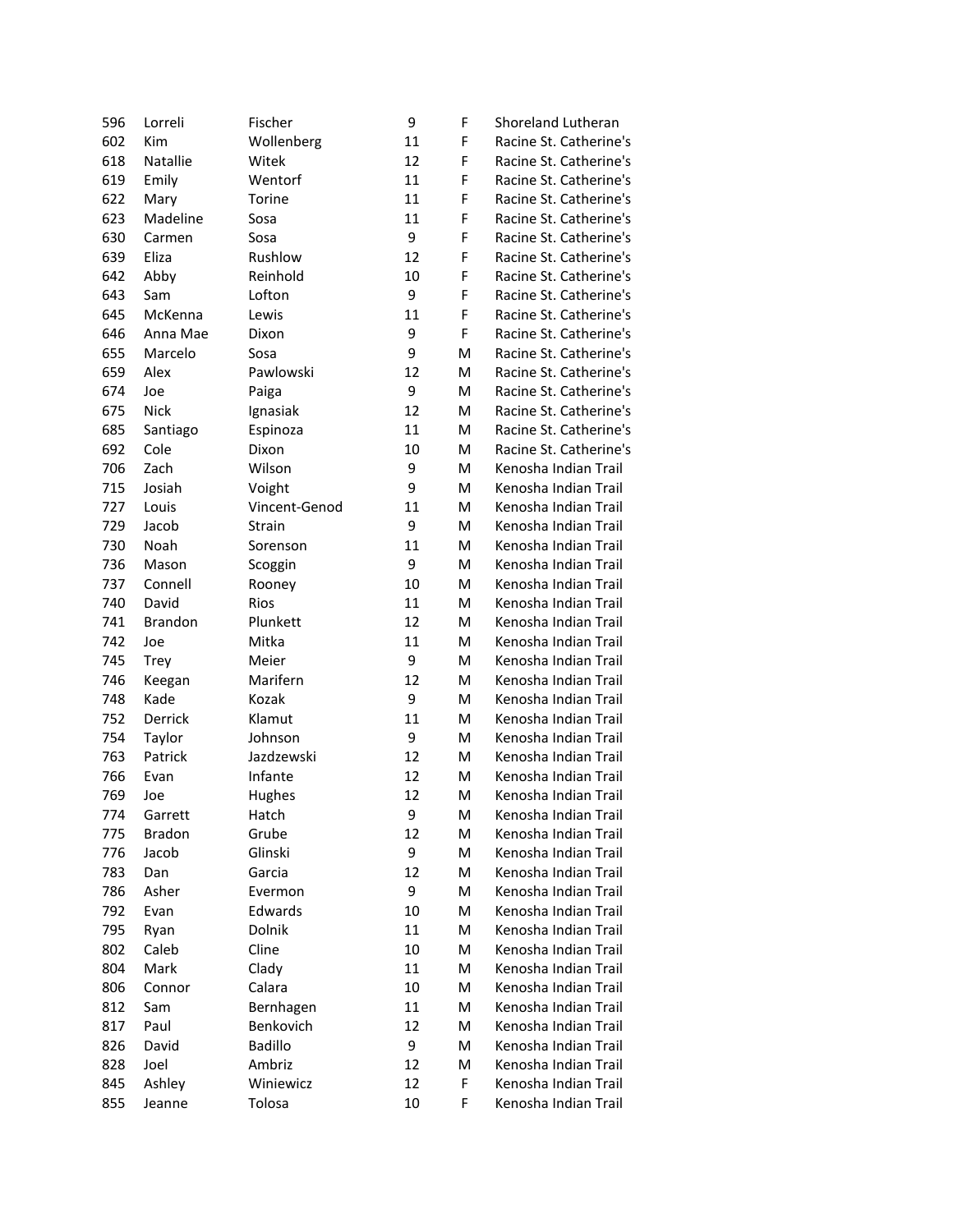| 861 | Madison    | Taylor             | 11 | F | Kenosha Indian Trail |
|-----|------------|--------------------|----|---|----------------------|
| 867 | Janaki     | Rawal              | 10 | F | Kenosha Indian Trail |
| 870 | Alyssa     | Padjen             | 12 | F | Kenosha Indian Trail |
| 873 | Leah       | <b>Ness</b>        | 12 | F | Kenosha Indian Trail |
| 877 | Lindsey    | Needham            | 12 | F | Kenosha Indian Trail |
| 882 | Emily      | <b>Myers</b>       | 12 | F | Kenosha Indian Trail |
| 883 | Ashley     | Monge              | 12 | F | Kenosha Indian Trail |
| 885 | Miranda    | Meyer              | 12 | F | Kenosha Indian Trail |
| 888 | Kayla      | Lange              | 11 | F | Kenosha Indian Trail |
| 889 | Julia      | Kyrca              | 9  | F | Kenosha Indian Trail |
| 894 | Alicia     | Jones              | 10 | F | Kenosha Indian Trail |
| 896 | Yesenia    | Hernandez          | 10 | F | Kenosha Indian Trail |
| 897 | Cristal    | Hernandez          | 9  | F | Kenosha Indian Trail |
| 899 | Patience   | Garcia             | 10 | F | Kenosha Indian Trail |
| 900 | Kelli      | Galusha            | 10 | F | Kenosha Indian Trail |
| 903 | Piper      | Gaffney            | 9  | F | Kenosha Indian Trail |
| 904 | Luz        | Diaz               | 10 | F | Kenosha Indian Trail |
| 905 | Kailee     | Devilbiss          | 11 | F | Kenosha Indian Trail |
| 908 | Ruth       | Daghfal            | 10 | F | Kenosha Indian Trail |
| 913 | Jenna      | Conforti           | 12 | F | Kenosha Indian Trail |
| 914 | Kate       | Clady              | 9  | F | Kenosha Indian Trail |
| 915 | Rachel     | Castelli           | 10 | F | Kenosha Indian Trail |
| 916 | Chloe      | Carrillo           | 11 | F | Kenosha Indian Trail |
| 924 | Alyssa     | <b>Buzzell</b>     | 9  | F | Kenosha Indian Trail |
| 929 | Rachel     | <b>Buzzell</b>     | 11 | F | Kenosha Indian Trail |
| 931 | Rebecca    | Berzinsky          | 11 | F | Kenosha Indian Trail |
| 932 | Kerigann   | <b>Ballard</b>     | 10 | F | Kenosha Indian Trail |
| 934 | Kylee      | <b>Ballard</b>     | 12 | F | Kenosha Indian Trail |
| 937 | Molly      | <b>Balch</b>       | 9  | F | Kenosha Indian Trail |
| 939 | Emma       | Zei                | 11 | F | Greendale            |
| 940 | Bella      | Thiel              | 9  | F | Greendale            |
| 941 | Cassidy    | Sanchez            | 11 | F | Greendale            |
| 947 | Kelsey     | Sodemann           | 9  | F | Greendale            |
| 948 | Madison    | Ryback             | 9  | F | Greendale            |
| 949 | Savannah   | Pook               | 11 | F | Greendale            |
| 950 | Emma       | Polenske           | 9  | F | Greendale            |
| 953 | Anna       | Martinez           | 10 | F | Greendale            |
| 954 | Alexandria | Hensel             | 10 | F | Greendale            |
|     | Sophia     | Fonte              | 12 | F | Greendale            |
| 955 |            |                    |    |   |                      |
| 959 | Alyssa     | Dobbs              | 10 | F | Greendale            |
| 960 | Victoria   | Dahlmann           | 11 | F | Greendale            |
| 966 | Ally       | Coombs             | 11 | F | Greendale            |
| 968 | Alexys     | Birmingham         | 11 | F | Greendale            |
| 970 | Ellen      | <b>Abad Santos</b> | 10 | F | Greendale            |
| 971 | Stefan     | Zrnic              | 9  | M | Greendale            |
| 972 | Bernardo   | Verdin             | 9  | M | Greendale            |
| 977 | Jacob      | Thomae             | 12 | M | Greendale            |
| 978 | Ryan       | Unruh              | 10 | M | Greendale            |
| 980 | Matthew    | <b>Stilling</b>    | 9  | M | Greendale            |
| 994 | Nolan      | Rudd               | 12 | M | Greendale            |
| 995 | Job        | Rohloff            | 11 | M | Greendale            |
| 996 | Logan      | Lutz               | 9  | Μ | Greendale            |
|     |            |                    |    |   |                      |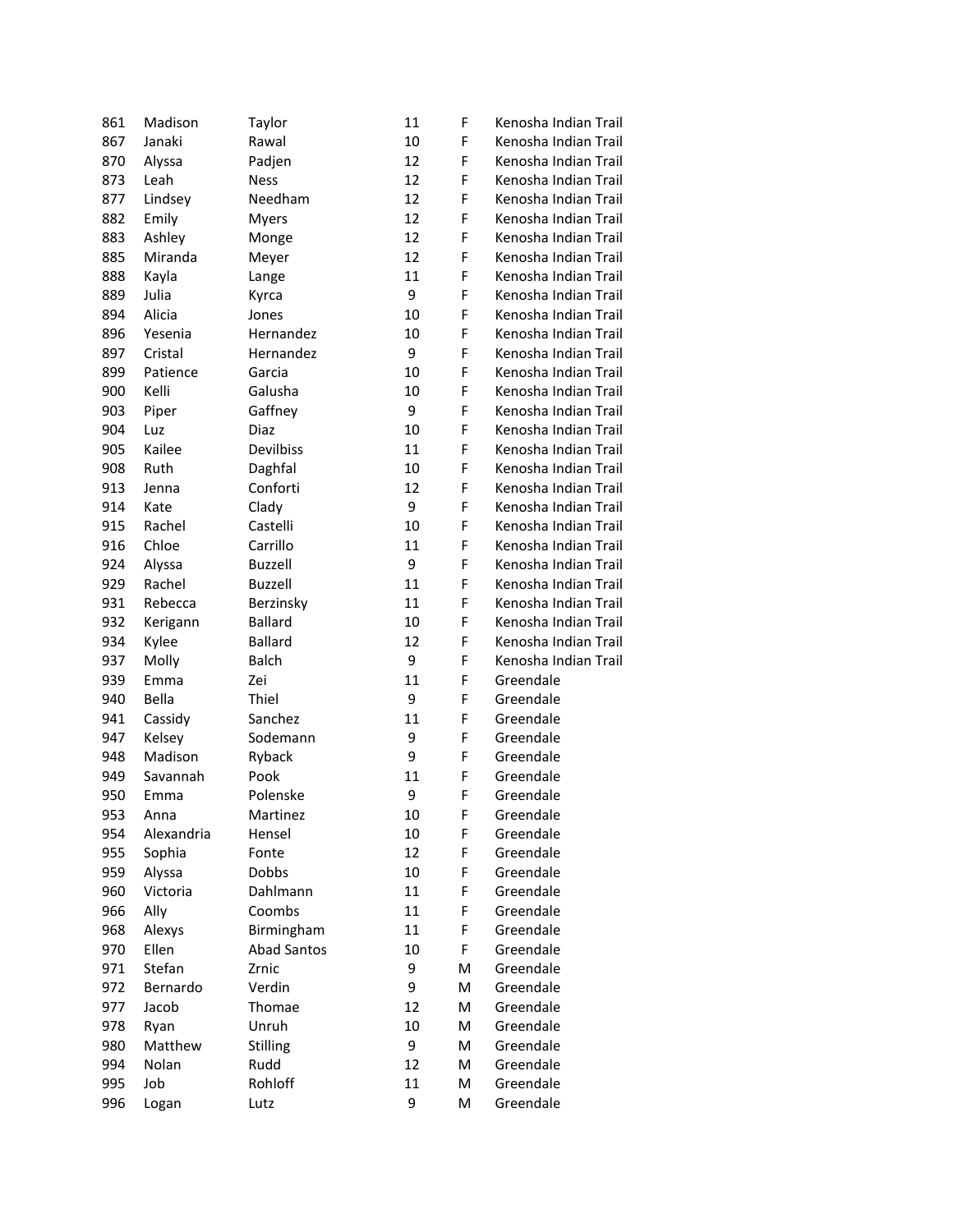| 997  | Caleb           | Kreis           | 12 | M | Greendale |
|------|-----------------|-----------------|----|---|-----------|
| 1002 | Chris           | Jensen          | 12 | M | Greendale |
| 1003 | Logan           | Groh            | 12 | M | Greendale |
| 1007 | Ben             | Dysland         | 9  | M | Greendale |
| 1008 | Luvkarn         | Chauhan         | 9  | M | Greendale |
| 1009 | Theo            | Brozynski       | 9  | M | Greendale |
| 1010 | Isaac           | Brown           | 12 | M | Greendale |
| 1012 | Travis          | <b>Bradford</b> | 12 | M | Greendale |
| 1014 | Justin          | Baerwald        | 11 | M | Greendale |
| 1016 | Islam           | Awad            | 9  | M | Greendale |
| 1026 | Dakota          | West            | 10 | M | Elkhorn   |
| 1029 | Gunner          | Timmer          | 11 | M | Elkhorn   |
| 1031 | Cael            | Stever          | 9  | M | Elkhorn   |
| 1037 | Logan           | Radlein         | 11 | M | Elkhorn   |
| 1051 | Justin          | Pflanzer        | 10 | M | Elkhorn   |
| 1053 | Colin           | Passler         | 11 | M | Elkhorn   |
| 1062 | Quinn           | McDonald        | 11 | M | Elkhorn   |
| 1064 | Ryan            | Marks           | 11 | M | Elkhorn   |
| 1067 | Lucas           | Koepke          | 9  | M | Elkhorn   |
| 1068 | Spencer         | Ingersoll       | 10 | M | Elkhorn   |
| 1073 | Alex            | Huerta          | 9  | M | Elkhorn   |
| 1074 | Sam             | Contreras       | 9  | M | Elkhorn   |
| 1075 | Danny           | <b>Bush</b>     | 9  | M | Elkhorn   |
| 1077 | Sean            | <b>Brady</b>    | 10 | M | Elkhorn   |
| 1079 | Ben             | Tuescher        | 9  | M | Elkhorn   |
| 1083 | Peyton          | Sanders         | 11 | M | Elkhorn   |
| 1085 | Benji           | Peak            | 11 | M | Elkhorn   |
| 1088 | Arandu          | Huerta          | 12 | M | Elkhorn   |
| 1090 | Caleb           | Hembree         | 11 | M | Elkhorn   |
| 1093 | Sam             | DiVarco         | 12 | M | Elkhorn   |
| 1094 | Derek           | Davey           | 11 | M | Elkhorn   |
| 1098 | Kassie          | Thompson        | 10 | F | Elkhorn   |
| 1107 | Piper           | Sleider         | 9  | F | Elkhorn   |
| 1116 | Gwen            | Richardson      | 9  | F | Elkhorn   |
| 1125 | Alex            | Moreno          | 10 | F | Elkhorn   |
| 1138 | Elizabeth       | Gottschalk      | 11 | F | Elkhorn   |
| 1139 | Alexandria      | Gonzalez        | 12 | F | Elkhorn   |
| 1142 | Callaghan       | Zusan           | 9  | M | East Troy |
| 1152 | Kellan          | Woods           | 9  | M | East Troy |
| 1164 | Patryk          | Wawro           | 10 | M | East Troy |
| 1182 | Jacob           | Smith           | 10 | M | East Troy |
| 1190 | CJ              | Scrabeck        | 11 | M | East Troy |
| 1191 | Cameron         | Scrabeck        | 9  | M | East Troy |
| 1216 | Michael         | Ruszkiewicz     | 10 | M | East Troy |
| 1225 | Cameron         | Otto            | 11 | M | East Troy |
| 1231 | Justin          | O'Leary         | 11 | M | East Troy |
| 1271 | Nathan          | Mack            | 12 | M | East Troy |
| 1272 |                 | Larson          | 9  | M | East Troy |
| 1275 | Tommy<br>Connor | Knudsen         | 9  | M | East Troy |
|      | Jack            | Harris          | 10 | M | East Troy |
| 1277 | Evan            |                 | 12 | M |           |
| 1280 |                 | Harding         |    |   | East Troy |
| 1284 | Andrew          | Glass           | 9  | M | East Troy |